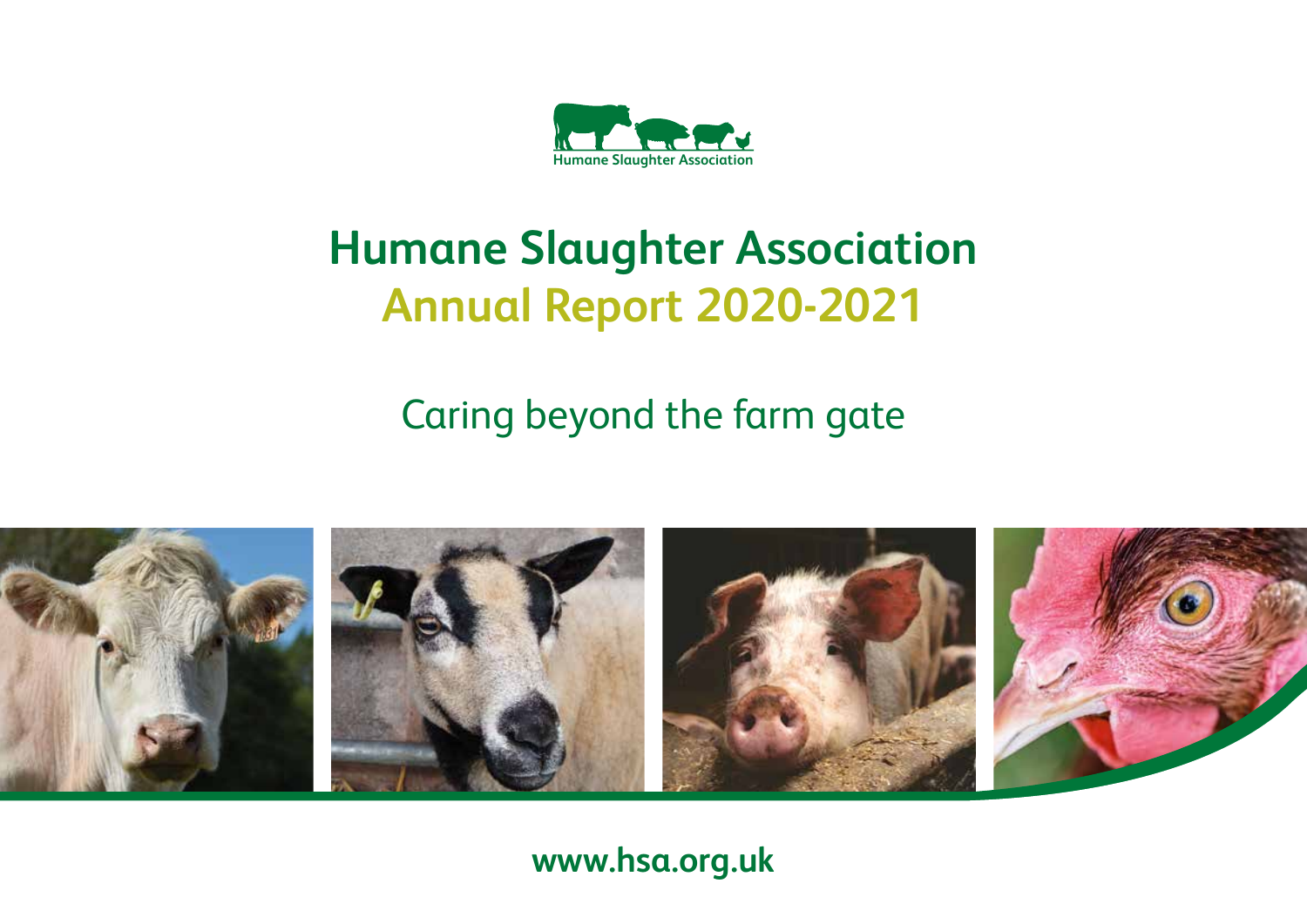### INTRODUCTION

**The Humane Slaughter Association, established in 1911, is an independent charity that works through scientific and technical advances, education and training, towards achieving the highest world-wide standards in food animal welfare during transport, marketing and slaughter.**

This report highlights the work undertaken by the charity during the last year, which has been possible due to the continued commitment of its members and donors who have supported the charity through subscriptions, donations and legacies. This support is the very heart and life-blood of the charity and enables us to continue to deliver initiatives which have made a difference to millions of animals – for which we thank you.

The HSA's vision is simple – to improve the welfare of food animals between the farm gate and slaughter around the world. It seeks to do this by:

- Providing technical information and advice on all aspects of animal handling, transport and slaughter.
- Providing training in humane methods of handling and slaughter of livestock.
- Producing educational and technical publications.
- Giving independent advice to governments, other welfare organisations and the food industry.
- Making regular visits to markets and slaughterhouses.
- Providing funding for research projects.
- The development and application of scientific advances.
- Providing grants towards the improvement of animal welfare during transport, marketing and slaughter.

**Cover photos:** Cow - HSA, Sheep - HSA, Pig - Matthias Zomer/Pexels, Chicken - Alexas Fotos/Pixabay



**2** Caring beyond the farm gate **www.hsa.org.uk**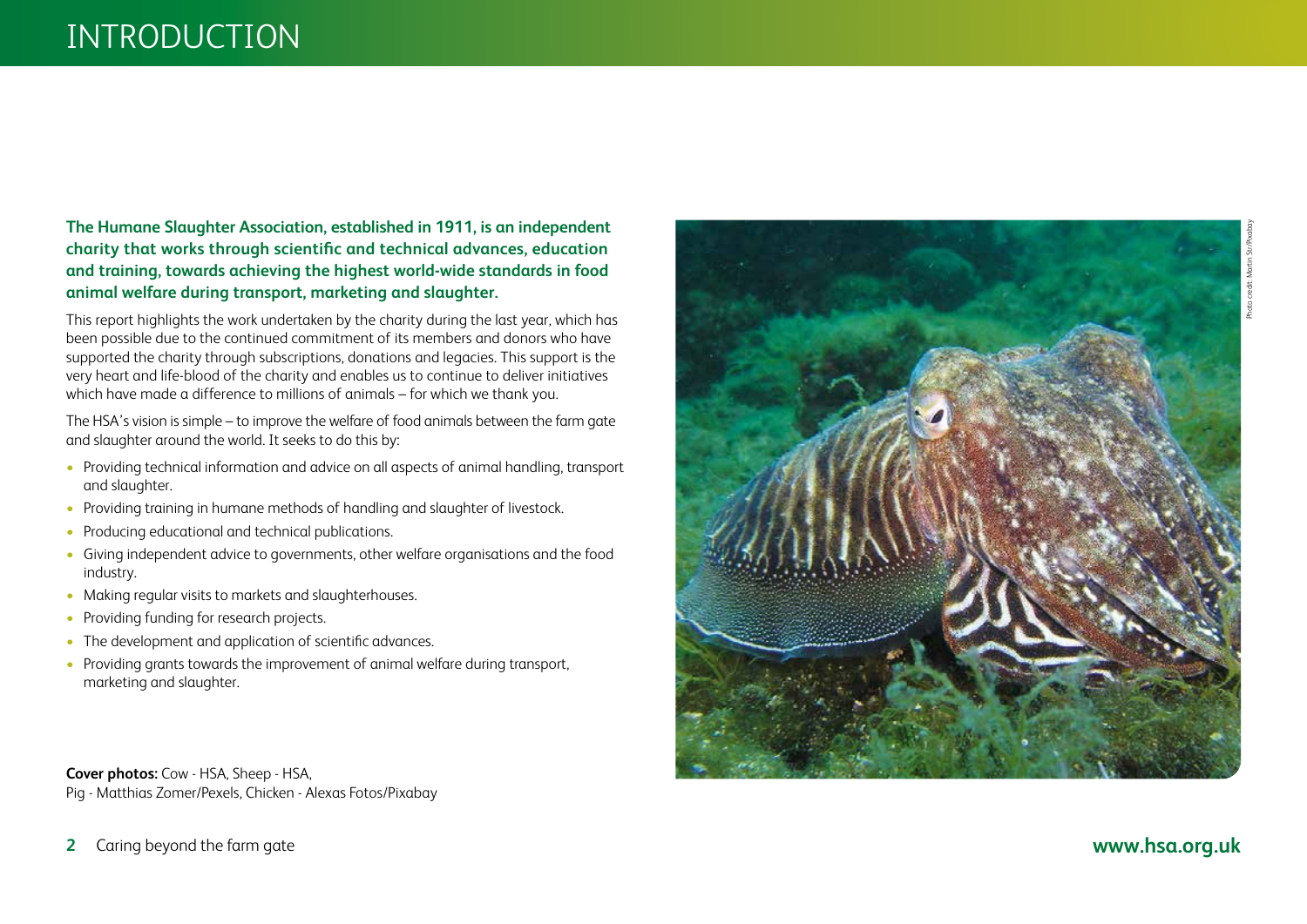## WELCOME FROM THE CHAIRMAN

### **Welcome to the 2020–21 Annual Report for the HSA**

### **This has been a challenging year with the world still grappling with the effects of COVID-19, but it has also been one of innovation and growth, with the charity adapting quickly to be able to continue to engage with its various audiences.**

Our first virtual webinar enabled us to reach a truly international audience, with delegates from as far afield as Australia, New Zealand and Saudi Arabia and our technical staff have also been able to attend a number of virtual meetings and events.

On page 15 you can read about an exciting development in terms of animal welfare, potentially reducing journey times for many animals, with the HSA's input into a mobile abattoir initiative.

In March 2020, the charity announced its largest ever programme of research and development to improve the welfare of fish, crustaceans and cephalopods at slaughter. The £1.93 million award was made to three separate consortiums which have each been focusing on a specific area and, with pages 8 and 9, you can read about the progress made so far.

Also this year, the HSA recognised the work of Dr Carmen Gallo who is the worthy recipient of the Humane Slaughter Award in recognition of her outstanding leadership, dedication and commitment to enhancing livestock welfare in Chile and Latin America. You can read more about Dr Gallo's work, and the forthcoming presentation of her award at a webinar in October on page 15.

All that we have achieved this year has only been possible thanks to our supporters and donors, whose generosity is deeply appreciated. Everyone who has chosen to donate to the HSA this year, or who has supported our work in some way, is helping us to make a real difference. We could not do this without you – thank you.

**Alick Simmons BVMS MSc MRCVS** Chairman of Trustees



*"Everyone who has chosen to donate to the HSA this year, or who has supported our work in some way, is helping us to make a real difference."*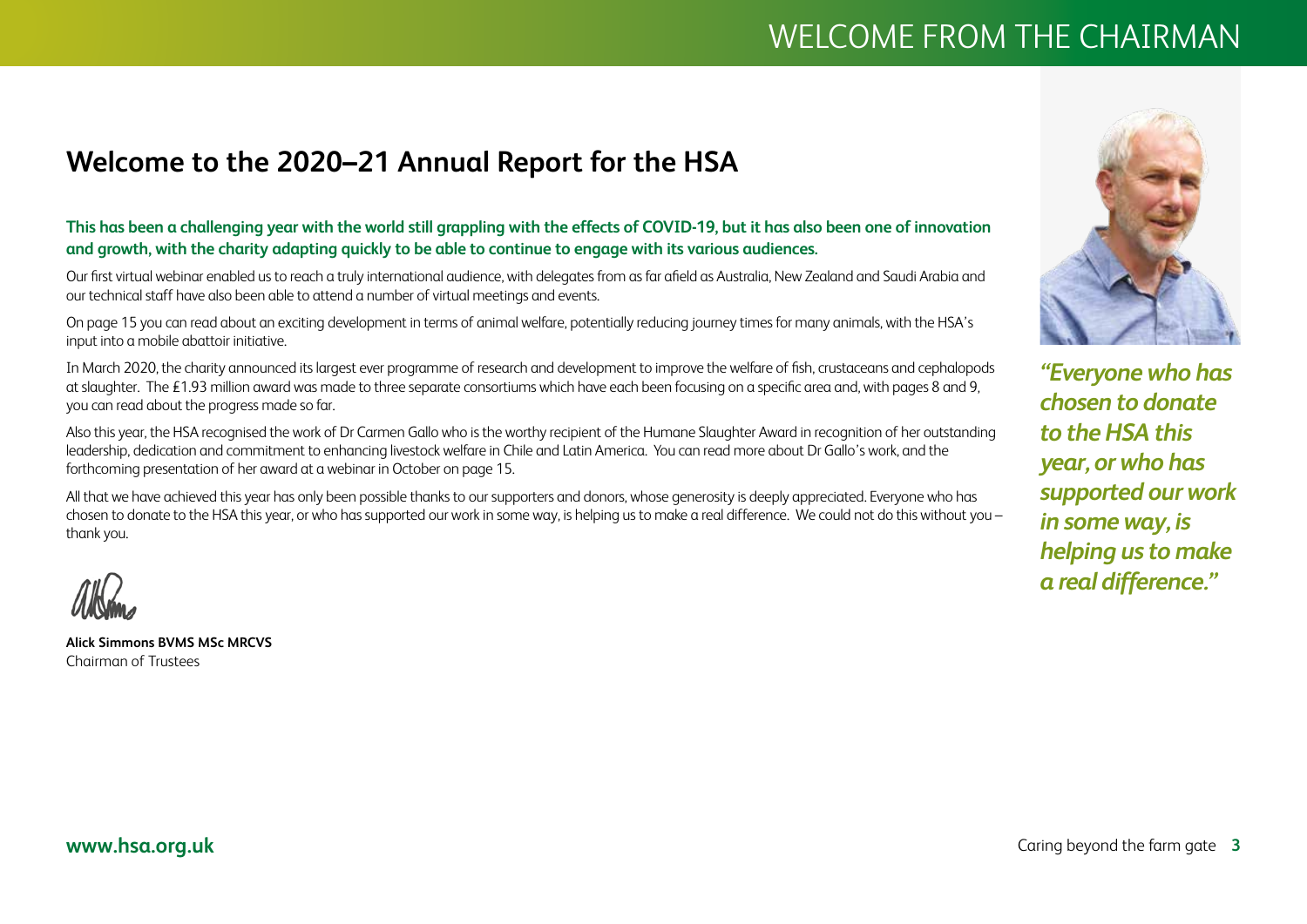### CHIEF EXECUTIVE'S REPORT FOR THE YEAR



*"The upcoming years will be both exciting and challenging but I am confident that the HSA is in an excellent position to make a lasting difference to the welfare of millions of animals.."*

### **Welcome to the HSA annual report. I hope all our members and supporters are safe and well during such difficult times for many around the world.**

This report details a busy year of work by HSA staff and the researchers we support, all focussed on making real-world practical improvements to the welfare of livestock during transport, marketing, slaughter or killing. Despite the obvious challenges of the COVID-19 pandemic it was a year of achievement. We rapidly switched many of our activities to an online format and managed to offer most of our core services such as the provision of expert advice and guidance despite the challenges of lockdown. As life hopefully returns to normal over the coming year, we are looking forward to restarting many activities which have been on hold but also to working in new ways as a result of valuable lessons learned during the pandemic.

Of particular note is our increasing focus on making a difference around the world. We have organised far-reaching online webinars and conferences and participated in numerous events organised by others, which have enabled us to reach much larger audiences from far further afield than we have previously. Our Technical Director's talk on preparedness for emergency slaughter in light of the COVID-19 pandemic at a Chinese virtual conference reached an audience of 31,700 people, the largest ever audience for the HSA by quite some margin! We will be working hard to maintain these newfound ways of sharing our expertise over the coming years.

In April 2021 we held our first HSA webinar, examining the highly topical issue of the provision of local or even mobile slaughter facilities. We were delighted with the large number of interested people who registered for the meeting, which was a fascinating discussion of the challenges and opportunities of slaughtering animals as close as possible to where they are raised. Do take a look at the recording of the meeting which is available online hsa.org.uk/webinar2021 if you are interested in this issue. Whilst spreading our message in the virtual world is incredibly useful, in many cases there is no substitute for hands-on practical advice and training. I'm pleased to say that as some restrictions begin to ease our technical experts have been able to resume offering advice and training in the real world. We expect to attend our first agricultural shows since the start of the pandemic later in the year and have already resumed in-person training and welfare assessments. I am incredibly grateful to our technical staff for adapting to constantly changing circumstances, it is their dedication which has ensured that the HSA has remained so effective despite many challenges.

Behind the scenes our expert technical staff have also been offering their advice and expertise to countless stakeholders. It has been a busy year, with many proposed changes to legislation and guidance around the world, including potential bans on live-export from the UK and changes to the Animal Welfare (Sentience) Bill which may see crustaceans and cephalopods protected for the first time. A blanket ban on live-export may have unintended negative consequences for animal welfare such as extended transport times within the UK, something we pointed out in our response to consultations on this measure, showing yet again that the HSA takes a pragmatic, evidence-based approach to often emotive issues. In terms of acknowledgement of crustacean and cephalopod sentience, we strongly support this and have invested in research to ensure that if these species are protected, we will have the necessary information to know how to slaughter them humanely.

The upcoming years will be both exciting and challenging but I am confident that the HSA is in an excellent position to make a lasting difference to the welfare of millions of animals. Of course, none of this would be possible without the generosity of our members and donors, so thank you to all of you who have given us your support.

Hu DR Som

**Huw Golledge BSc PhD** Chief Executive & Scientific Director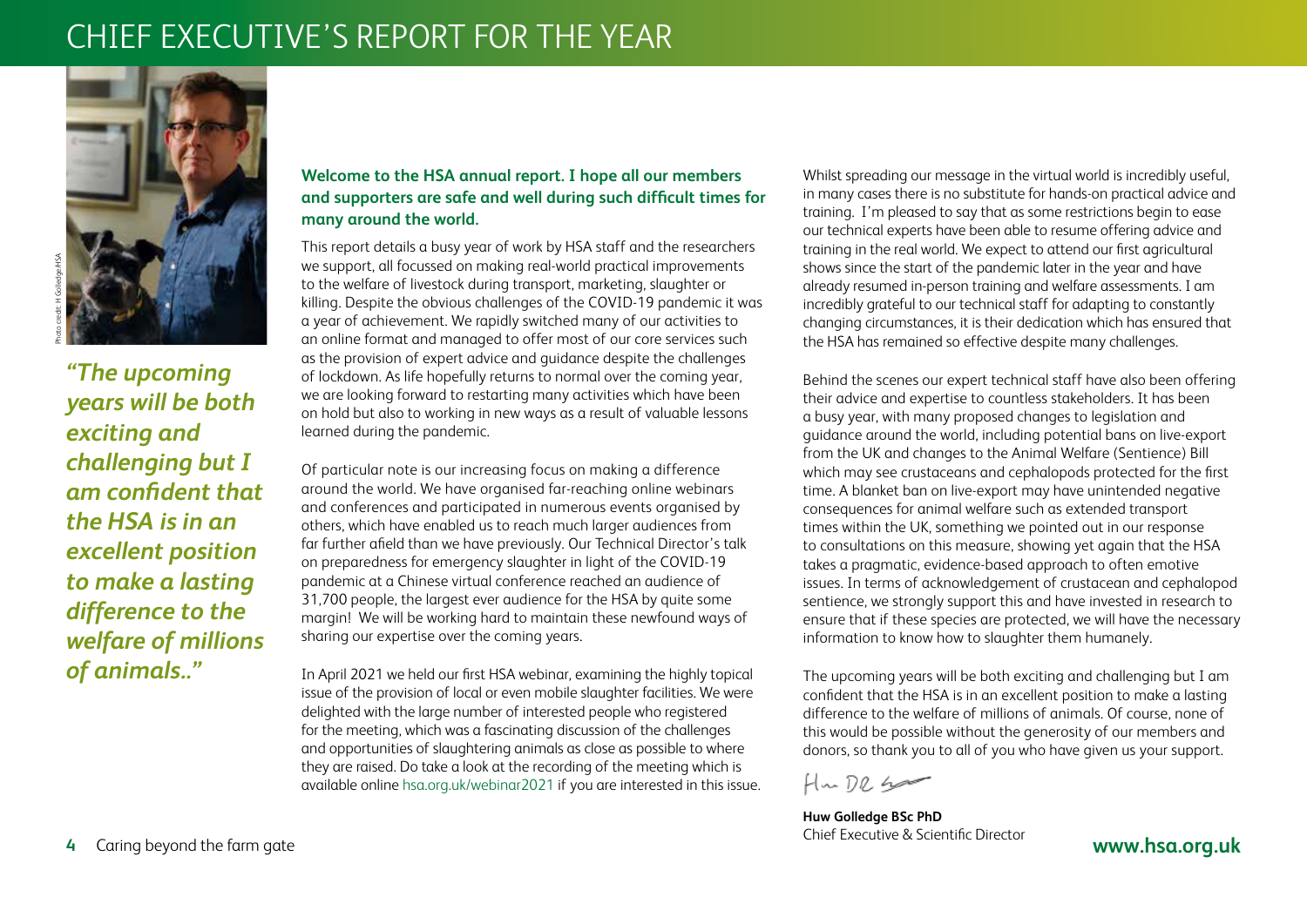### EDUCATION AND TRAINING

**The HSA offers independent training and advice on animal welfare matters during transport, marketing and at slaughter. The charity is also internationally recognised for its livestock expertise and produces various publications in print, online and in video format. Despite the severe curtailment of the HSA's activities since March 2020, technical staff have taken part in the following events:**

- Provision of training courses in the use of firearms, captive-bolt and electrical stunning equipment for: Yorkshire Dairy Goats, British Quality Pigs and Ainsworth Wildlife Rescue.
- Virtual animal welfare lectures to students at the Universities of Cambridge (Veterinary Science) and Edinburgh (MSc); the Association of Meat Inspectors (AMI) Webinar; the Veterinary Public Health Association (VPHA) webinars; the Scottish Smallholders event; the Small Shepherds' Club; the China Biodiversity Conservation and Green Development Foundation (CBCGDF), Animal Welfare and Ethics Society (AWES) Webinar; and the European Commission for the Control of Foot-and-Mouth Disease (EuFMD).
- Animal welfare assessments have been undertaken for: C&K Meats, Joice & Hill, Dovecote Park, Moy Park and Dalehead Foods.
- The HSA provided lectures on farm animal welfare at the time of killing to students of the University of Edinburgh's MSc in *Applied Animal Behaviour* and *Animal Welfare*, the MSc in *International Animal Welfare, Ethics and Law*, the University of Edinburgh/ SRUC MSc in *Applied Poultry Science*, and the University of Liverpool's veterinary medicine students.

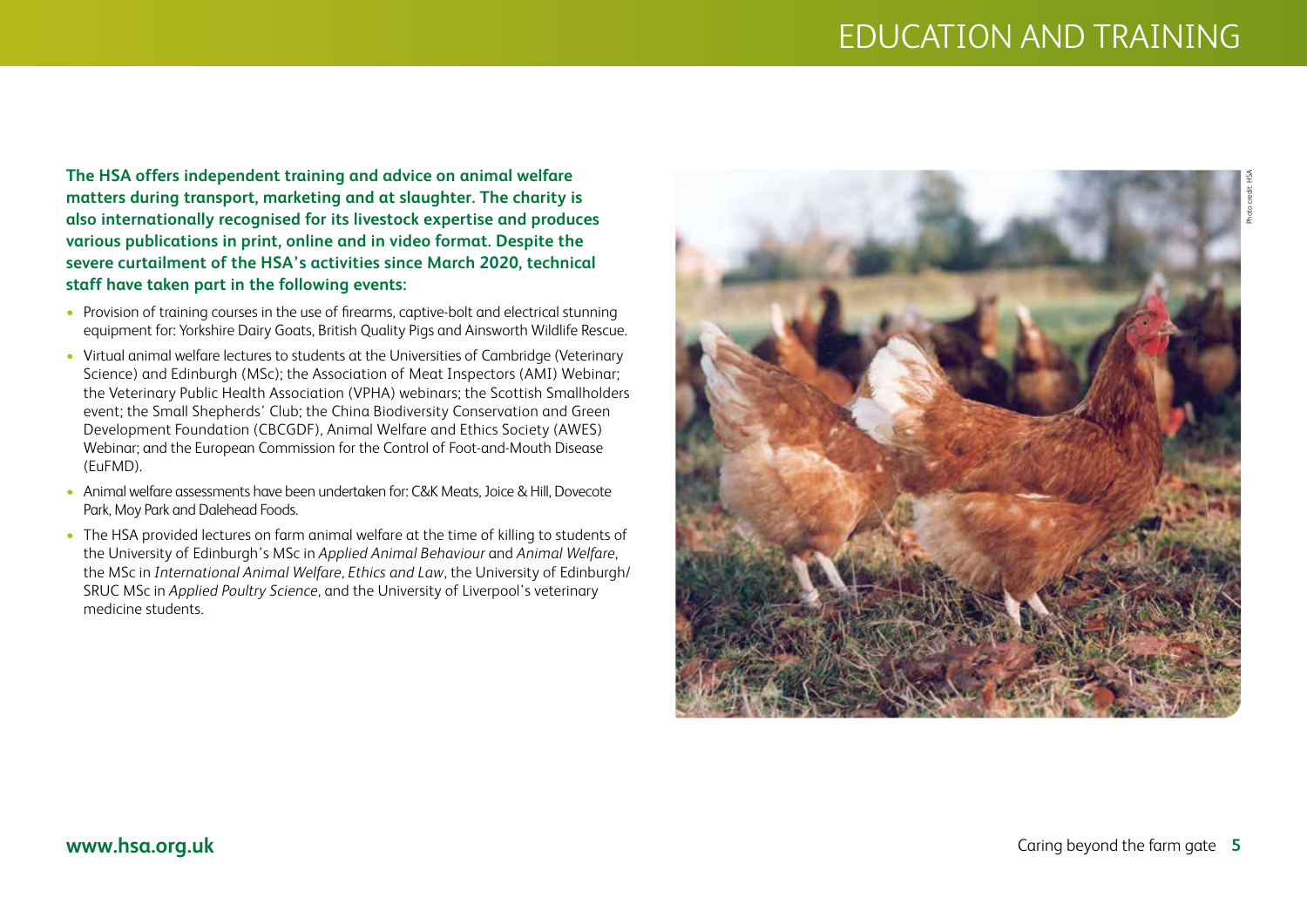### EDUCATION AND TRAINING



### **Poultry slaughter training and assessment**

Since October 2020 Technical Director, Charlie Mason, has delivered three poultry slaughter training courses for smallholders and seasonal producers, which have included assessment of the trainees for certification and licensing. The first course was held at premises in East Sussex. Seven delegates successfully completed the training and subsequent assessment by APHA vets. The proprietor, who was also one of the trainees, offered the use of the facilities for future courses; an offer which the HSA took up, delivering our first scheduled course to eight delegates in July: again, all the trainees were successful. Training was also requested by a Scottish crofter who had been unable to find a provider in Scotland. The HSA dutifully obliged, delivering a course for five trainees in August and again all were successful, bringing the total of successful candidates to 20. A third course in East Sussex is planned for 20th September and is already oversubscribed.

### **Animal Welfare Advice**

During the last year the HSA provided advice on the principles of assessing and protecting animal welfare at the time of killing, including for poultry, pigs and fish, to industry and NGOs in the UK and overseas, including in Japan which is dealing with outbreaks of Classical Swine Fever.

### **HSA Webinar –** *Slaughter of livestock – keeping it close to home*

The Humane Slaughter Association held its first webinar on the 28th April 2021. Entitled *Slaughter of livestock – keeping it close to home* the presentations covered why abattoirs are closing, the advantages and disadvantages of small and mobile abattoirs, practical considerations of mobile slaughter units and the challenges and opportunities for small abattoirs from the point of view of a small abattoir operator. The programme included a presentation on recent developments of mobile slaughter units in The Netherlands before a Q&A session.

The event was well received with people commenting on an "*excellent and informative session*" as well as "*informative lectures and discussion*".

HSA's Technical Director Charlie Mason said: "*This was the first HSA webinar and we are very pleased at the response. The HSA's previous one-day seminars have attracted around 100 delegates and the webinar's final attendance tally was 392, with attendees from as far afield as Australia, New Zealand and Saudi Arabia! The six presentations were excellent and all focused on the potential benefits to animal welfare from the availability of local slaughter facilities. I'd like to take this opportunity to thank the speakers for their valued contributions.*"

The recording of the event is now available to view (hsa.org.uk/webinar2021). It is free to view but please consider making a donation to the HSA to enable us to continue our vital work helping to improve the welfare of livestock animals Beyond the Farm Gate. None of our work, including this webinar, would be possible without the generosity of our members and supporters.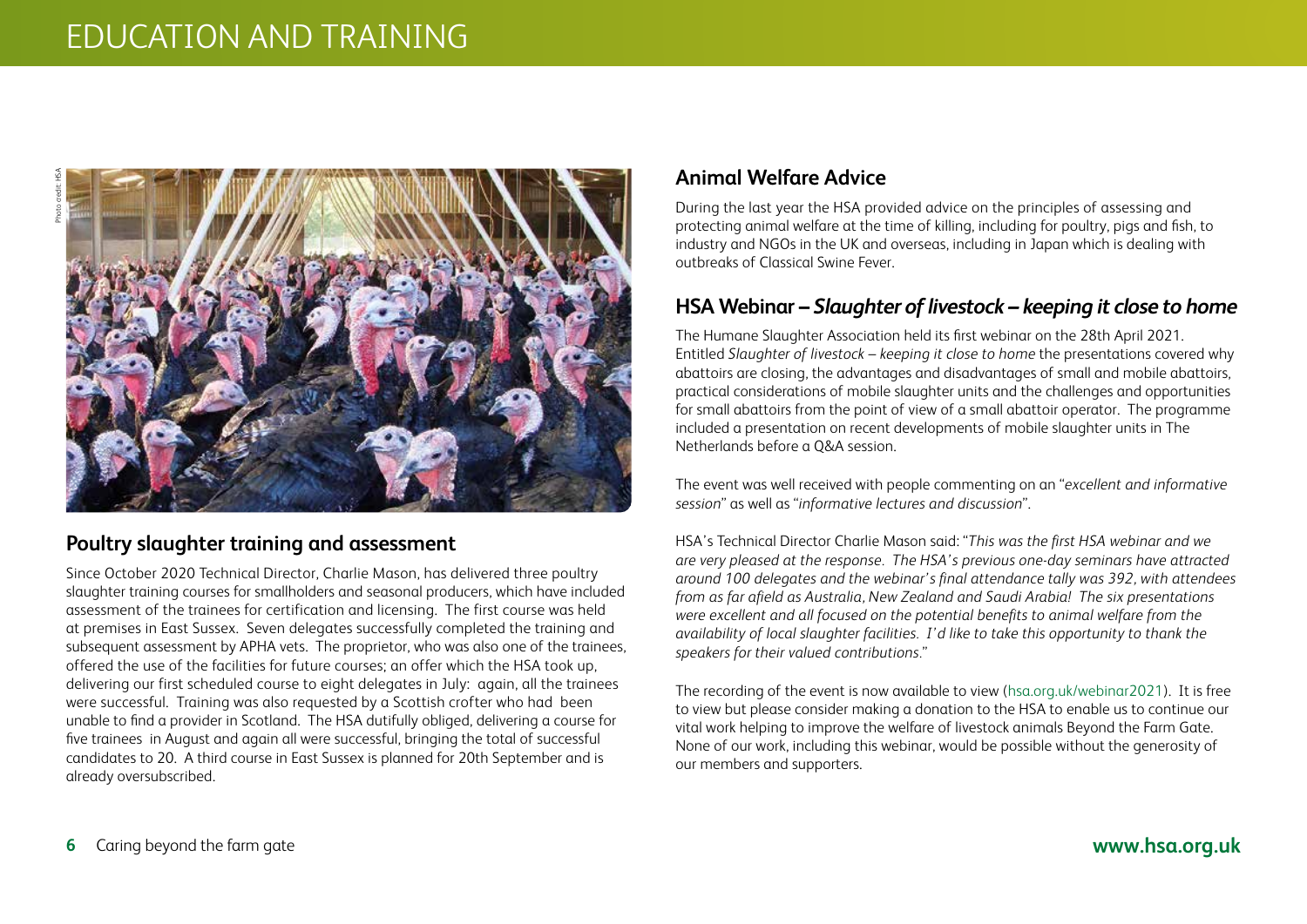### **Spreading the message overseas**

The COVID-19 pandemic has severely limited our ability to travel overseas to share our expertise. Our ambitious plans to make a number of visits to China to liaise with Chinese academics and the livestock industry are on-hold until travel restrictions are lifted. As restrictions ease we look forward to resuming this work as soon as possible.

Last year we also made ambitious plans to travel to countries in Africa to begin a programme of work to promote humane slaughter. These plans also remain on hold until travel restrictions are relaxed but we are very excited about working alongside colleagues in Malawi and Ghana to bring the HSA's expertise to countries eager to make improvements to animal welfare at slaughter and during transport.

### **Planned shows and exhibitions**

The COVID-19 pandemic saw many trade and livestock shows cancelled or moved online throughout 2020 and the beginning of 2021. The HSA participated in the virtual event held by the Scottish Smallholder Festival in the autumn of 2020 as reported in our Spring Newsletter.

We are hopeful that the 2021 winter fairs will be able to go ahead and as we go to press, all being well, we are planning to exhibit at the English Winter Fair, at the Bingley Hall, Stafford on the 20th -21st of November 2021. Other events currently under consideration are the Welsh Winter Fair at Builth Wells on the 29th -30th November 2021, the Pig and Poultry Fair at Stoneleigh on the 10th-11th May 2022 and the Welsh Spring Festival and Smallholders' Show on the 21st -22nd May 2022.

We are excited at the prospect of reconnecting with our supporters and the wider agricultural community after such a long time.

### **Exhibitions and events 2020/21**

HSA Technical Staff have attended the following events over the last twelve months:

### **2020**

UFAW Conference - 30th June-1st July

The Association of Meat Inspectors Seminar\* - 12th September

Veterinary Public Health Association (VPHA) Autumn Meeting\* - 15th & 17th October

Scottish Smallholders, Lanark\* - 24th October

Swiss Federal Food Safety and Veterinary Office/UFAW/HSA Symposium - 3rd & 4th November

World Horse Welfare Conference - 12th November

### **2021**

China Biodiversity Conservation and Green Development Foundation Webinar\* - 8th January Annual UFAW Scholar's Meeting - 24th February Animal Welfare and Ethics Society Webinar\* - 4th March HSA Webinar - 28th April EuFMD webinars\* - 27th May and 8-11th June

#### \*denotes speaker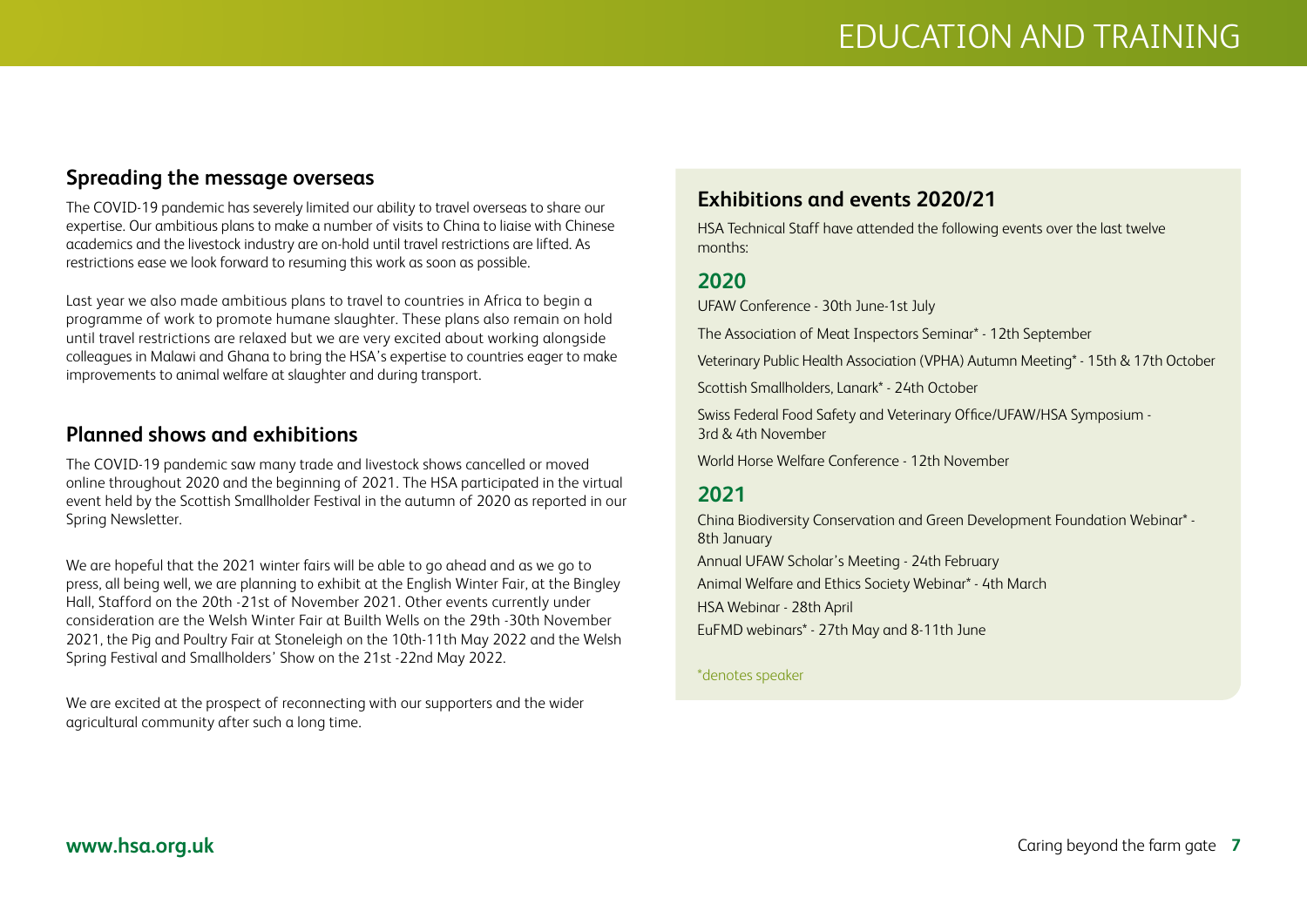## FUNDING FOR RESEARCH PROJECTS

#### **HSA research aims to show us how to protect the species newly acknowledged as sentient.**

Recently the news emerged that the UK Government may include cephalopods (octopus and squid) and crustaceans (crabs, lobsters, prawns etc) in the Animal Welfare (Sentience Bill), meaning that they are likely to have their welfare protected by law. We welcome this move, but in some ways it only goes to further emphasise the need for the research that the HSA funds. Acknowledging that these animals are sentient (ie they have feelings like pain, distress or pleasure that matter to them) is just the first step, now we need to know how we can improve their welfare. In 2020 we awarded over £1.9 million to three research groups to develop and validate humane stunning methods for cephalopods, crustaceans and various species of finfish. Once we have validated, precisely-defined stunning parameters for these species, it will be possible to require these methods to be used, and to monitor their routine use, in the way that we already do for terrestrial species. Only at this stage do we believe that acknowledgement of sentience will begin to make a meaningful difference to the lives of crustaceans, cephalopods and previously neglected finfish species.

In June 2021 the recipients of the HSA funding met online to discuss the progress of their research. The meeting was a fascinating insight into the innovative ways the researchers are developing and testing stunning techniques. The projects are at a relatively early stage and, understandably, some projects have faced challenges as a result of the COVID-19 pandemic, but all are progressing well. Bjorn Røth (Nofima AS) and his colleagues in Norway are working on developing and testing large-scale methods for stunning of crabs and lobsters. Although much attention in the recent coverage of crustacean sentience has focussed on the live boiling of lobster and crab in restaurants, the truth is that the great majority of these animals are slaughtered during industrial-scale processing in factories, therefore the most pressing need is to develop a humane stunning method which can be used in this scenario.

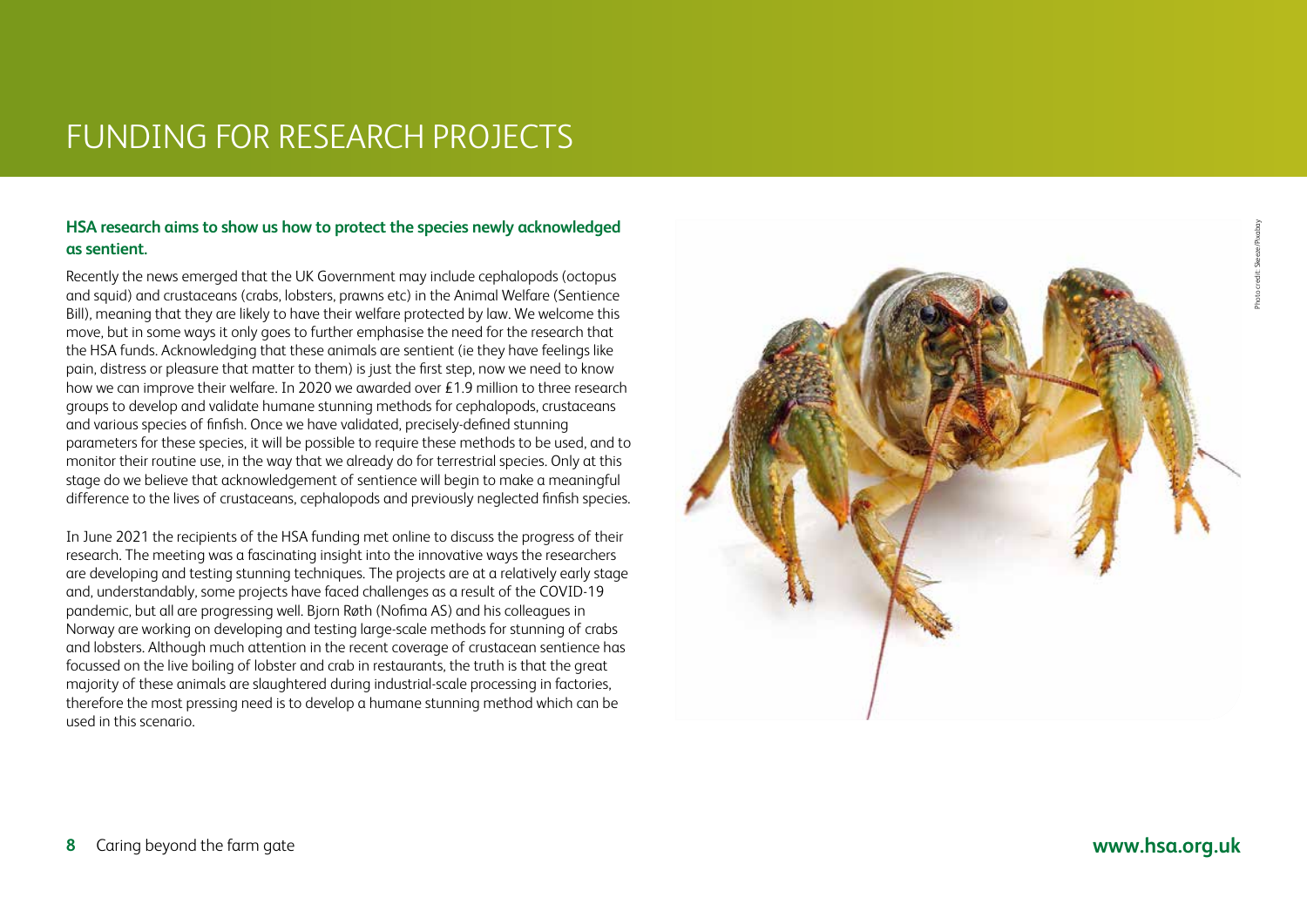## FUNDING FOR RESEARCH PROJECTS

Dr Giovanna Ponte and her team at the Association for Cephalopod Research (CephRes) in Italy are working to develop stunning techniques for cephalopods. They are testing both electrical and mechanical stunning methods for octopus and squid, species which are commonly killed for food yet for which there are currently no validated humane stunning methods.

A consortium led by Ace-Aquatec and the University of Stirling is looking into ways to electrically stun several finfish species including Nile tilapia, pangasius, gilthead sea bream, yellowtail and possibly carp. They are hoping to optimise electrical stunning parameters for these species. Although electrical stunning is well established for some species like salmon, the process needs to be tailored to each species to ensure it is humane for these anatomically and physiologically diverse species.

Also presenting updates on their work at the meeting were members of a research group, led by Dr Nicola Randall at Harper Adams University, who are undertaking an HSA-funded project to examine the feasibility of routinely stunning fish which are caught in the wild. Enormous numbers of fish are caught from the wild and frequently these fish are not stunned, meaning they are likely to experience significant suffering. It may be possible to routinely stun many wild-caught fish on board boats. Research and development work will be essential to develop humane on-boat stunning for various species, but the first step is to fully understand what is already known about on-boat stunning methods so that we can understand what is already known. Dr Katy James gave an update on the impressive work of the team to systematically map out the evidence base for on-boat stunning and the extent of fisheries where stunning might be employed. We hope the results of the study will help identify where research could be focussed to most rapidly work towards making routine stunning of wil-caught fish a reality.

Taken together, the HSA's research funding aims to ensure that we have the vital information to protect animals at the time of slaughter and, as the studies deliver their results over the coming years, we look forward to seeing how they bring about real-world improvements to the welfare of these often-overlooked species. Together, these projects have the potential to improve the welfare of many millions of aquatic animals.

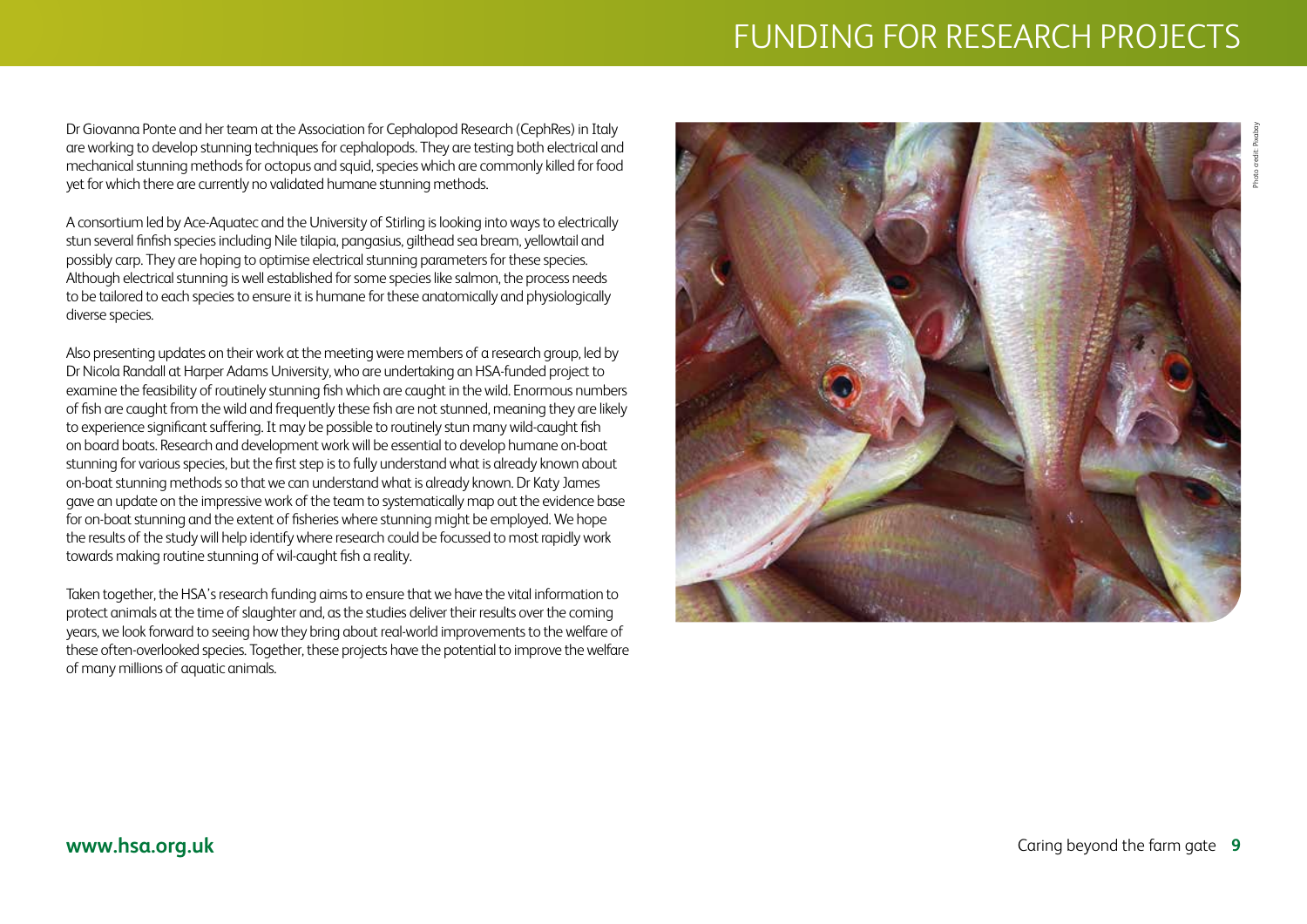

### **Alternatives to high concentration CO2 for stunning pigs**

In 2019 we co-funded a research project to test whether Low Atmospheric Pressure Stunning (LAPS) might be a more humane alternative to the use of high concentrations of carbon dioxide ( $CO<sub>2</sub>$ ) to stun pigs. Dr Dorothy McKeegan of Glasgow University and colleagues at Scotland's Rural College and Edinburgh University thoroughly tested LAPS in comparison to CO2. Sadly, the research showed that LAPS also causes significant welfare problems and is unlikely to be a viable alternative to CO<sub>2</sub>. We were disappointed that the research did not identify a humane alternative to CO2 but it was crucial to rule out the use of LAPS.

In February 2021, HSA CEO Huw Golledge gave an interview to BBC Radio 4's Farming Today programme to give an update on the outcomes of the study and discuss what alternatives might now be available. He outlined that we are actively considering support for more research to study other potentially more humane approaches to pig slaughter. The HSA remains strongly committed to solving such difficult problems because, although progress is difficult, the potential animal welfare benefits are highly significant.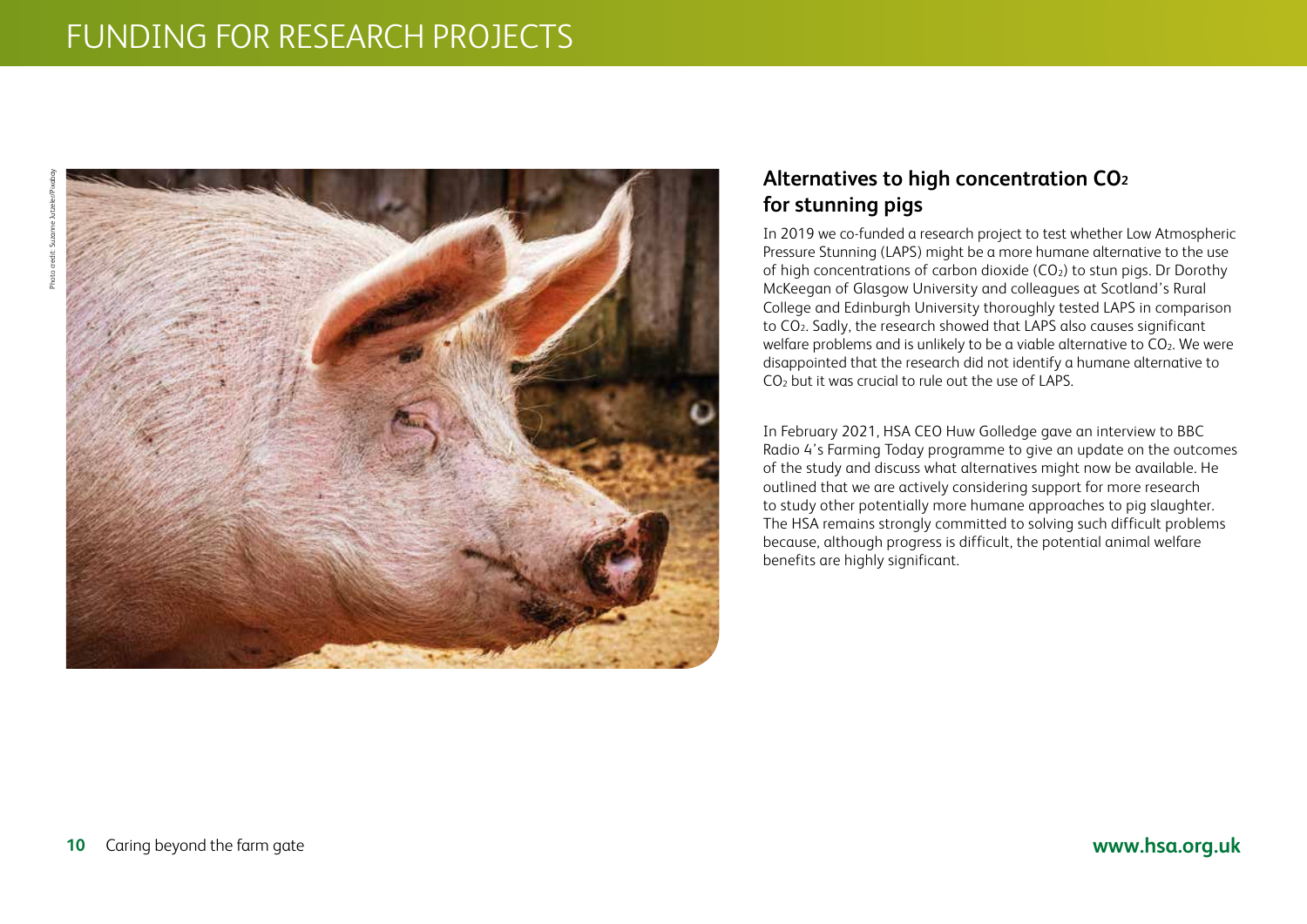### **2021 Student Scholarships**

HSA Student Scholarships provide funding for undergraduates or trainees to undertake a short research project, allowing them to gain experience of animal welfare research related to humane slaughter, emergency killing or transport of farmed animals.

The 2021 scholarship applications were both plentiful and of a very high standard. For this reason, the award panel decided to give no less than five scholarships to ensure that these talented students would be able to carry out their proposed projects. The restrictions caused by the pandemic led to many projects taking the form of surveys and one of these received funding to investigate what methods are used to cull poultry on farm. This type of information is necessary to ascertain if the best methods are used for different situations. Two projects will investigate the welfare of salt-water fish and chickens in Hong Kong wet markets, and a third is concerned with the development of a prototype for automatic pithing of non-salmonid fish. The HSA also funded one of the first studies of cattle transport in Uganda, where there are over 14 million cattle.

### **Mentoring Scheme pilot**

One recipient of an HSA scholarship was mentored as part of a mentoring scheme piloted by our sister charity the Universities Federation for Animal Welfare (UFAW). The HSA will launch its own mentoring scheme for the next scholarship season. Mentors (early career researchers with a strong background in animal welfare science) will be paired with students or trainees interested in carrying out animal welfare research in areas of interest to the HSA, guiding the student in the early stages of project planning to ensure their research has a solid scientific foundation. We are particularly keen to use this scheme to allow students from parts of the world with limited capacity or expertise in animal welfare science to participate in our scholarship scheme.

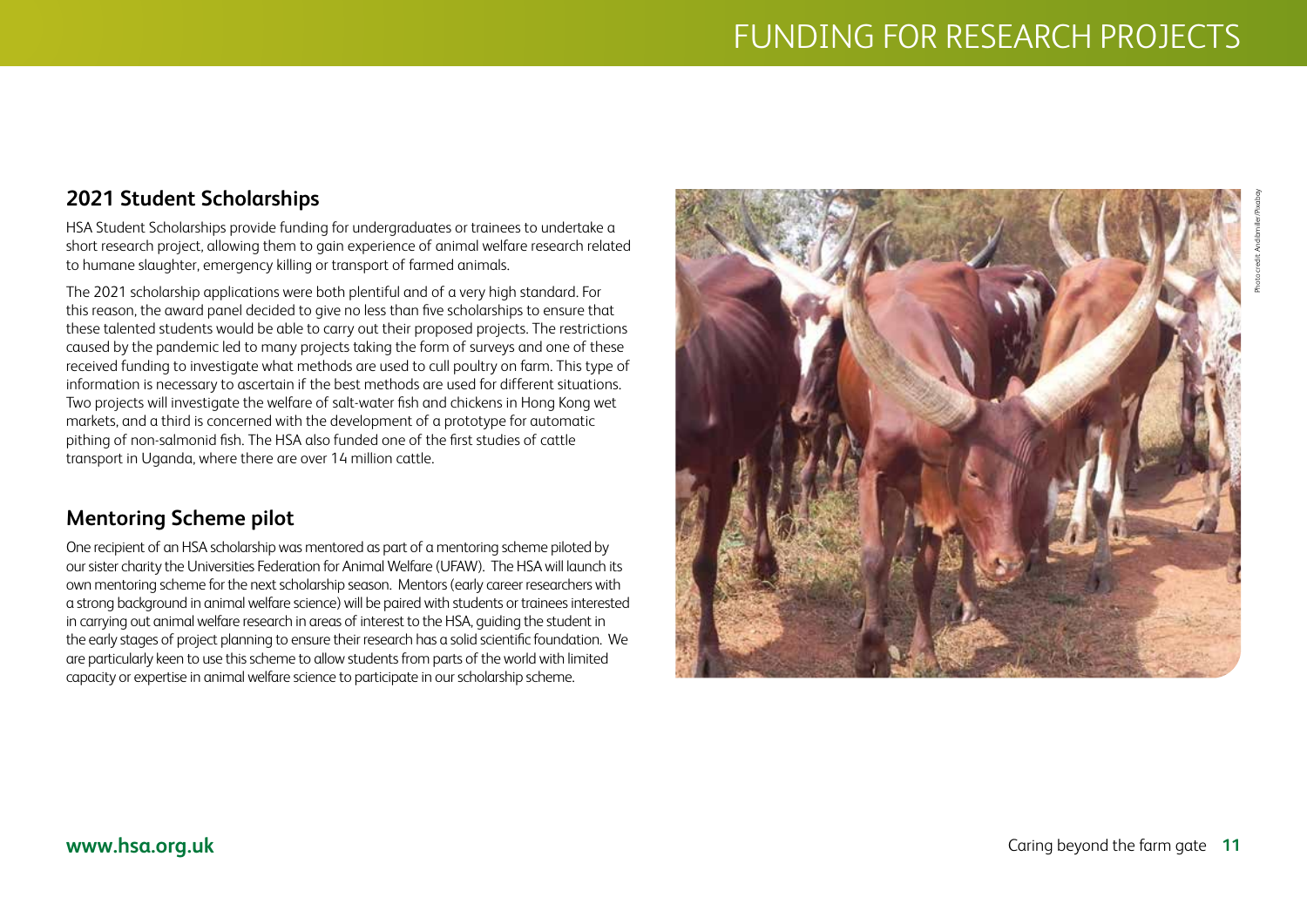### **Recognition for one of the first Chilean researchers to work in animal welfare and her pioneering work to benefit livestock**

The HSA has announced the winner of its 2021 Humane Slaughter Award. The award, which recognises individuals or organisations that have made major scientific advances in the welfare of livestock during slaughter, transport or killing for disease control, has been given to Dr Carmen Gallo in recognition of her outstanding leadership, dedication and commitment to enhancing livestock welfare in Chile and Latin America.

Dr Gallo has been a pioneer in this field and her greatest contribution to animal welfare has been the successful transfer of animal welfare research to the meat industry. Her research has been concentrated on animal welfare and consequent meat quality, with the focus on the welfare of animals during transport, at market and slaughter.

Most significantly, Dr Gallo's work and her experience has laid the groundwork for animal welfare legislation in Chile. She is one of the first Chilean researchers to work in animal welfare, leading it nationwide. From 1978 until last year, she was a Professor at the Faculty of Veterinary Sciences of the Universidad Austral de Chile and, as Director of the Veterinary Medical School there, she drove a major modification of the undergraduate curricula, including animal welfare as part of the mandatory courses.

In 2007, Dr Gallo created and directed the Animal Welfare Programme of the Universidad Austral de Chile – the first of its kind in the country and a reference centre for livestock welfare in Chile and Latin America. She is also the founder and co-ordinator of the World Organisation for Animal Health (OIE) Collaborating Centre (Animal Welfare and Livestock Production Systems) in collaboration with Uruguay and Mexico. This centre is now a reference point for regional livestock welfare issues. Additionally, she was part of the OIE working group on animal transport and a constant collaborator with stakeholders of different countries in the region and beyond.

Dr Gallo has also been instrumental in driving forward improvements to animal welfare by developing accredited guidelines and training programmes for meat certifiers and official veterinary inspectors who work in markets and slaughterhouses in Chile, as well as developing livestock handling and welfare training programmes for farmers, veterinarians, technicians, and others working directly with animals.

Professor (Emeritus) of Animal Welfare at Cambridge University, Donald Broom, who supported Dr Gallo's nomination said: *"Dr Gallo's influence as a source of scientific and practical information of good quality has been substantial and she has been influential on World Organisation for Animal Health (OIE) and other international committees in the area of transport and slaughter."* 

Dr Gallo's stakeholder and outreach work has also been exemplary, showing leadership and tenacity - especially at the beginning of her career, when society and stakeholders didn't consider the welfare of livestock of high enough importance to make changes. Her published work includes more than 100 research articles directly related to animal welfare and she has mentored many undergraduate and postgraduate students who are today working in Chile and Latin America.

HSA's Chief Executive Huw Golledge said: *"I'm delighted that the HSA has recognised Dr Gallo's pioneering work to promote humane slaughter and transport of livestock species. Dr Gallo's evidence-based, pragmatic approach to bringing about real-world improvements in animal welfare very much mirrors the HSA's. I'm very much looking forward to hearing details of her work at the online award ceremony which we will be holding in October . "*  The award will be presented to Dr Gallo at a webinar to be held on the 12th October 2021 at 1500BST (hsa.org.uk/ awardwebinar) where attendees will also be able to hear Dr Gallo summarise her work to promote animal welfare in Latin America.



Photo credit: Carmen Gallo

redit: Carmen Gal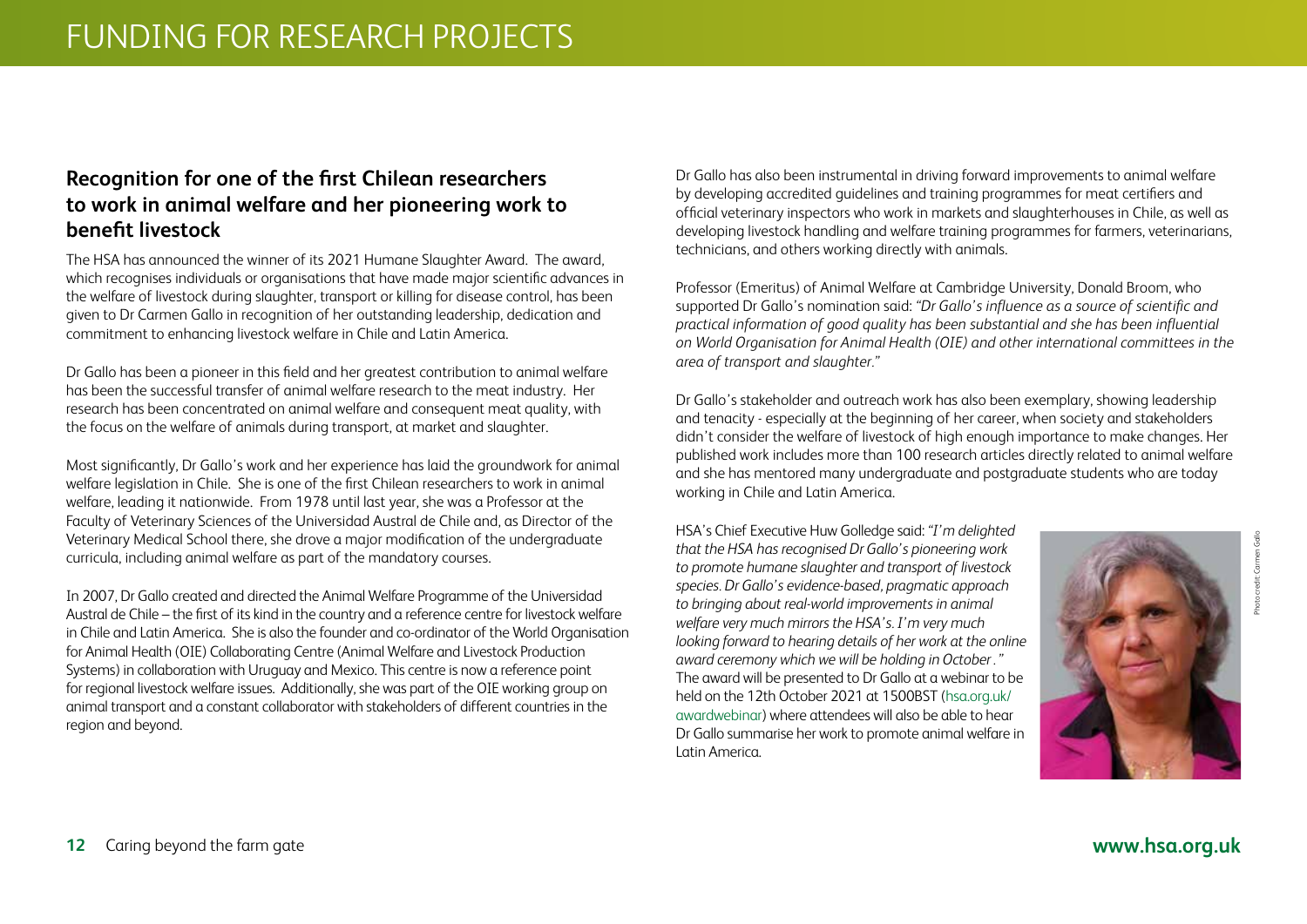### PROVIDING EXPERT INDEPENDENT ADVICE

### **Consultations**

**The HSA is one of the NGOs regularly asked by governments and other organisations, including industry, to scrutinise and comment on various subjects; the main ones being new legislation, proposed changes to existing legislation and welfare at slaughter standards. Responding to these consultations is some of the most important work undertaken by the HSA, albeit low-profile compared to other efforts.**

**It gives the HSA the opportunities to reach, inform and influence decisionmakers which, in turn, may result in real improvements to animal welfare between the farmgate and slaughter. During the last twelve months the HSA has submitted written responses to the following:**

- 1. Review of the Red Tractor Standards.
- 2. DEFRA consultation on improvements to animal welfare in transport.
- 3. Scottish Government consultation on improvements to animal welfare in transport.
- 4. EU/EFSA consultation on the transport of live animals.
- 5. Animal Welfare Committee updating of opinion on the welfare of farmed fish at the time of killing.

### **HSA advises on finfishes' welfare at food business events**

After viewing Technical Officer Jade Spence's talk on improving the slaughter of finfishes, crustaceans and cephalopods at The Humane League UK's international *virtual Aquatic Animal Welfare Conference* in November 2020, Compassion in World Farming's (CIWF) Food Business team invited Jade to give a presentation on improving the humaneness of slaughter for finfishes at CIWF's February 2021 webinar *Humane Slaughter for Aquaculture Fishes*. (The event was the final installment in a series on farmed finfishes' welfare, with previous sessions including guidance for food companies on writing a fish welfare policy, enrichment and predator control.)

The audience was mostly European and UK-based producers, processors, manufacturers, certification schemes and retailers, with a particular focus on salmon, trout, *Pangasius*, European sea bass, gilthead sea bream and carp. Jade discussed the importance of welfare in relation to product quality, potential stressors during killing and related procedures, good practices during pre-slaughter handling, the principles of morehumane slaughter and available stunning and killing techniques and their associated costs. Jade also highlighted a research project recently awarded funds by the HSA to further investigate humane in-water electrical stunning, including the potential of a novel type of stunning known as SPUC (single pulse ultra-high current); read HSA's previous annual report for more information. The webinar also hosted presentations from New England Seafood International and Tesco regarding humane slaughter within specific supply chains.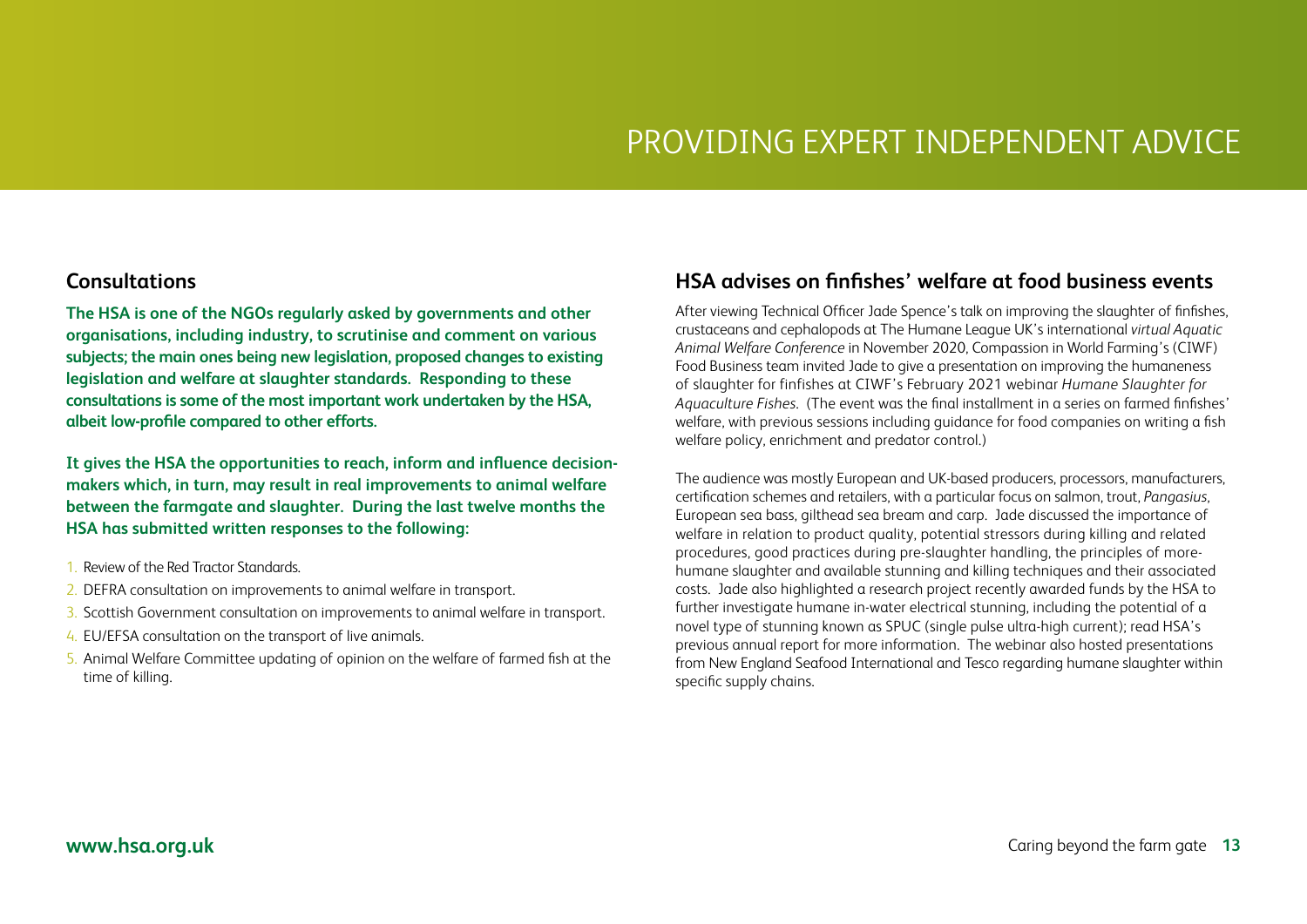In June 2021 Jade was invited to the online conference and workshop *Aquaculture: Disease Prevention and Animal Welfare*, supported by the EC, and run by the '*French competitiveness cluster*' Pole AQUIMER, which is '*focused on the valorisation of aquatic products'* and *'assists companies in their innovation and development projects*' via their network. The event gathered stakeholders to discuss challenges and solutions regarding nutrition, enrichment, disease management, slaughter, and certification to recognise good practices, and aimed to build a proposal within the framework of the Horizon Europe call for projects. The HSA is following up on enquiries resulting from the workshop.

For more information about farmed fishes' welfare, towards the bottom of the HSA home webpage you can watch the HSA's finfish welfare at slaughter video, which describes why fishes' welfare is important and what consumers can do to help. The video is also available to watch in nine other languages at: hsa.org.uk/publications

### **Challenges of Animal Protection and Welfare in the Context of COVID-19 Pandemic**

On the 8th January 2021 the China Biodiversity Conservation and Green Development Foundation (CBCGDF) ran a virtual conference entitled *Challenges of Animal Protection* and Welfare in the *Context of the COVID-19 Pandemic*. This conference was part-funded by the HSA's sister charity the Universities Federation for Animal Welfare (UFAW) and the HSA was invited to provide a speaker to cover the subject of on-farm slaughter or killing of livestock within the context of the pandemic; for example, it may become necessary to kill animals on-farm when slaughterhouse capacity is reduced due to COVID-19 outbreaks amongst abattoir staff. The HSA's Technical Director, Charlie Mason, presented the subject from the UK perspective. A lengthy question and answer session followed the talks, which were attended by 31,700 people.

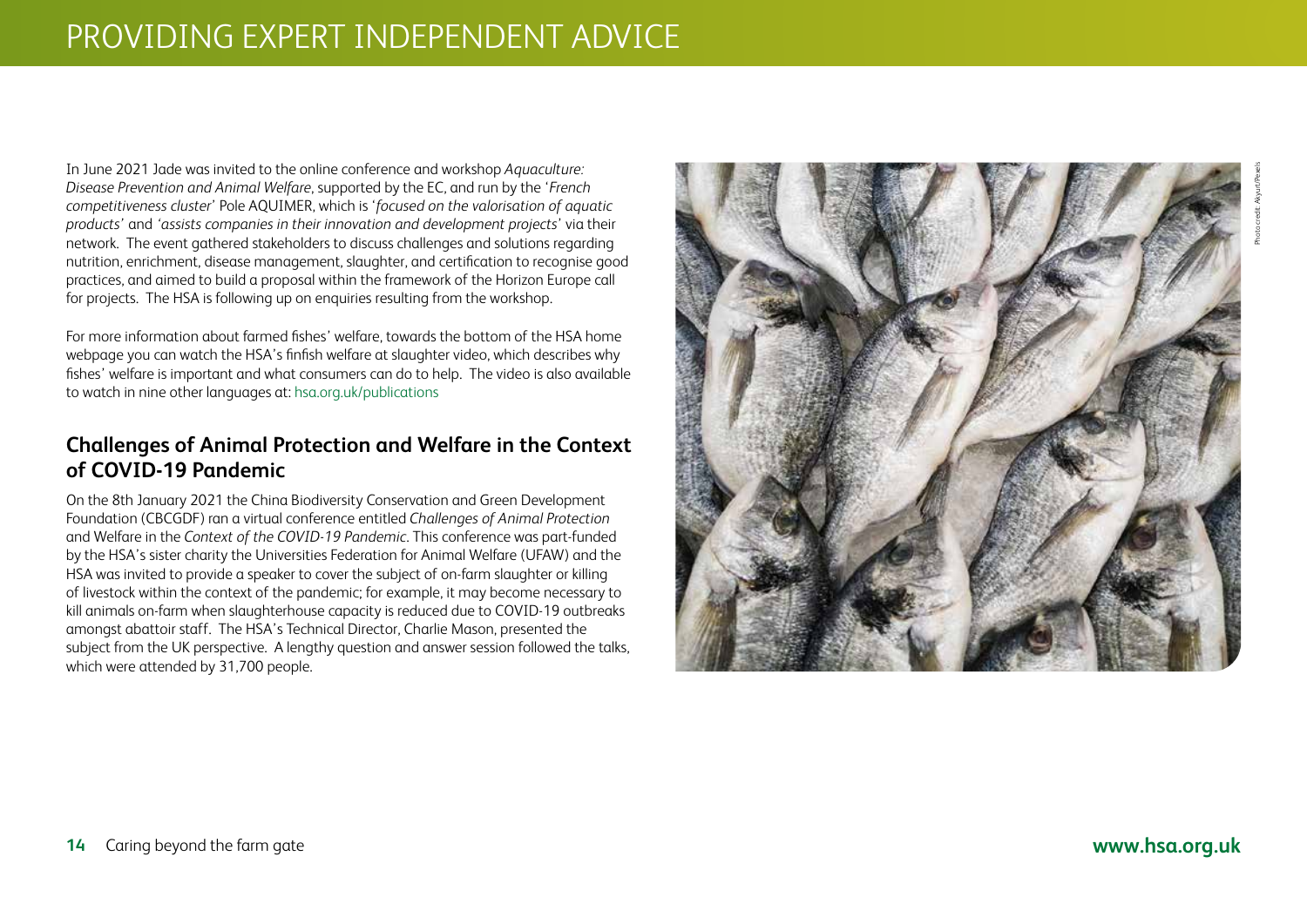### **Mobile abattoir initiative**

In January 2020, the HSA's Technical Director was invited to meet with the two principal directors of a project to build and operate a mobile, or pop-up, abattoir based in the Cotswolds. The HSA provided advice on potential handling and lairage systems to be used in conjunction with the abattoir and a letter of support highlighting the animal welfare advantages concomitant with shorter journeys and smaller throughputs. The driving force behind this project is Lady Jane Parker, who runs Fir Farm Ltd near Stow-on-the-Wold and produces extensively reared, exclusively grass-fed beef and lamb from British native breeds. In May this year a mobile abattoir, fabricated in Sicily by Cogemat, was delivered to Fir Farm and is currently undergoing trials and licensing operations. Once through this, it will operate as a fully-licensed abattoir, providing a service to livestock producers within the vicinity of its locus. This is an exciting development in terms of animal welfare, potentially reducing the journey times for many animals, with which the HSA is delighted to be associated.



### **Advice for seasonal poultry producers**

In November 2019, as a result of numerous enquiries from existing and prospective producers, the HSA produced guidance aimed at small-scale and/or seasonal poultry producers and processors. Small-scale and seasonal slaughter is subject to animal welfare legislative requirements in a similar way to large-scale, commercial poultry producers and processors. However, in relation to welfare at the time of slaughter, the application of certain requirements, such as licensing, is dependent on the nature and scale of the operation. Small-scale and seasonal slaughter is also subject to regulations additional to those relating to animal welfare at slaughter. These include registration with the environmental health department of the relevant local authority, to ensure compliance with animal health, animal by-product licensing and collection and disposal requirements. The guidance, which is in the latest in the series of HSA Technical Notes, highlights and explains the particular requirements applicable to producers and processors in the UK, but may also be useful to producers elsewhere. It can be downloaded from hsa.org.uk/TN27.

### **Small-scale poultry slaughter advice**

In October 2020 HSA Technical Officer Jade Spence, provided advice on *Small-Scale, Humane Slaughter of Poultry*, at the virtual *Scottish Smallholder Festival*. Jade's presentation discussed how hobbyists and small producers can protect the welfare of their poultry at the time of killing, whether culling sick or injured individuals or if choosing a method of on-farm slaughter for year-round or seasonal meat processing. The 2020 festival talks are still available to watch online, free-of-charge, at: 2020.ssgf.uk/talks/ (Information within Jade's talk is also applicable in other constituent countries of the UK.) For smallholders who also keep pigs, goats or sheep etc, the talk highlights guidance for small-scale slaughter of mammalian livestock, including home slaughter for personal domestic consumption.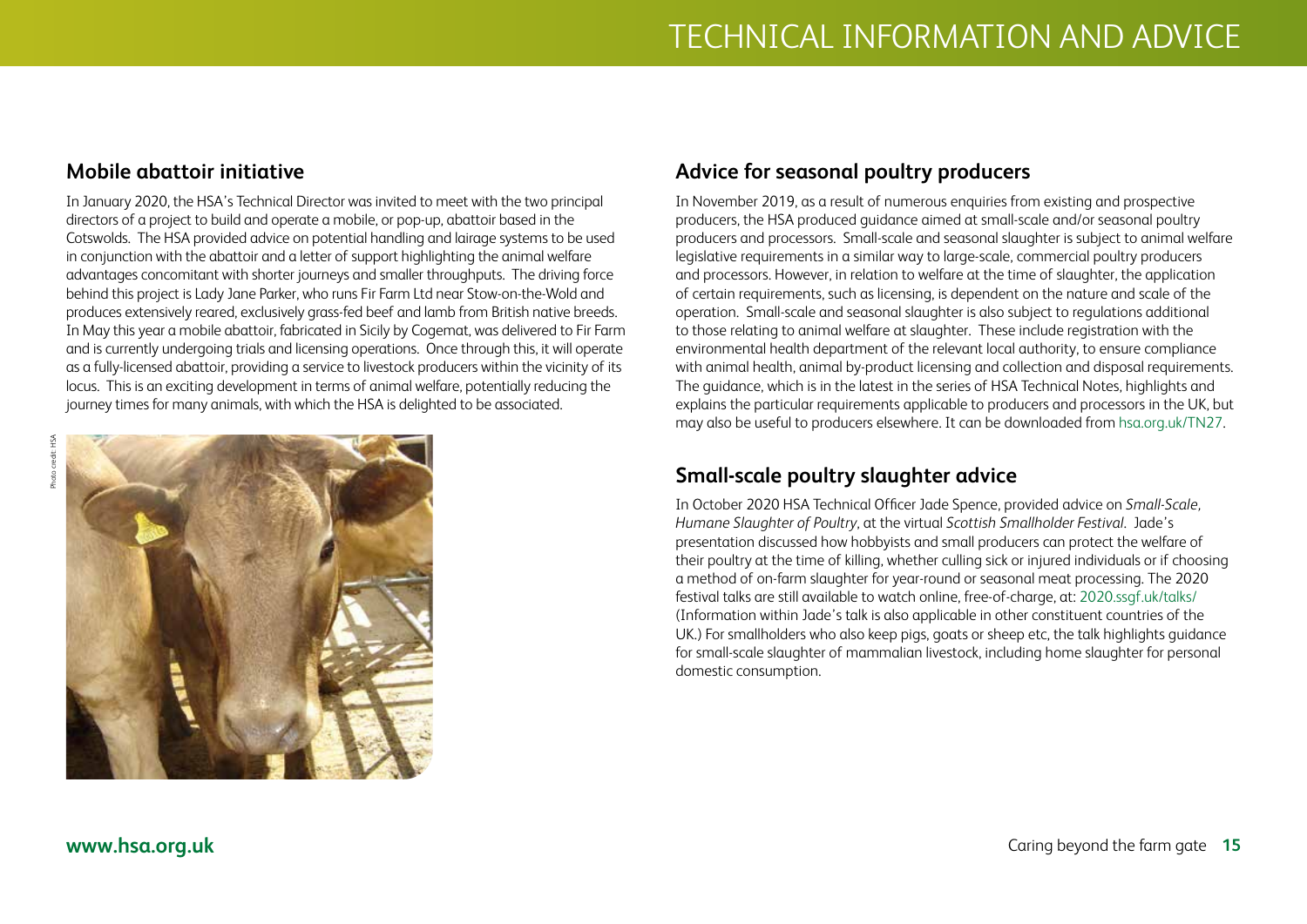## ADMINISTRATION AND FINANCE

### **Finance and Accounts**

The summarised accounts set out overleaf have been extracted from the full accounts of the Humane Slaughter Association and have been prepared in accordance with the Charities Act 2011, which were approved by the Trustees and signed on its behalf on 21st July 2021.

The gross income of the Association was £495,750. Unrestricted income was £494,159, 63% came from legacy income at £312,545. Unfortunately, legacy income is very unpredictable. The income from lecture fees and publication sales decreased to  $£7,243,$ which can be attributed to the impact of COVID-19 restrictions. Investment income at £112,916 was also decreased from the previous year.

At the end of 2019 we were delighted to receive further funding from Open Philanthropy to manage a scoping exercise in the stunning of wild caught fish. This year a grant of £165,989 was awarded to Harper Adams University. This grant, and the outstanding liabilities of the major grants awarded last year can be seen clearly on the balance sheet.

The full accounts have been audited and the auditors' opinion was without qualification. The accounts will be filed with the Charity Commission after the Annual General Meeting on 13th October 2021.

Full accounts, and the audit report can be obtained from the Charity Secretary, The Old School, Brewhouse Hill, Wheathampstead, Herts AL4 8AN.

### **Independent Auditors' Statement to the Trustees of the HSA**

We have examined the summarised financial statements that comprise the summary statement of financial activities and summary balance sheet.

**Respective Responsibilities of the Trustees and Auditors** You are responsible as the Trustees for the preparation of the summarised financial statements. We have agreed to report to you our opinion on the summarised financial statements' consistency with the financial statements, on which we reported to you on 21st July 2021.

**Basis of Opinion** We have carried out the procedures we consider necessary to ascertain whether the summarised financial statements are consistent with the full financial statements from which they have been prepared.

**Opinion** In our opinion the summarised financial statements are consistent with the full financial statements for the year ended 31st March 2021.

Sur thing

21st July 2021 **S Munday FCA** (Senior Statutory Auditor) for and on behalf of UHY Hacker Young (East Limited) is eligible for appointment as auditor by virtue of its eligibility for appointment as auditor of a company under section 1212 of the Companies Act 2006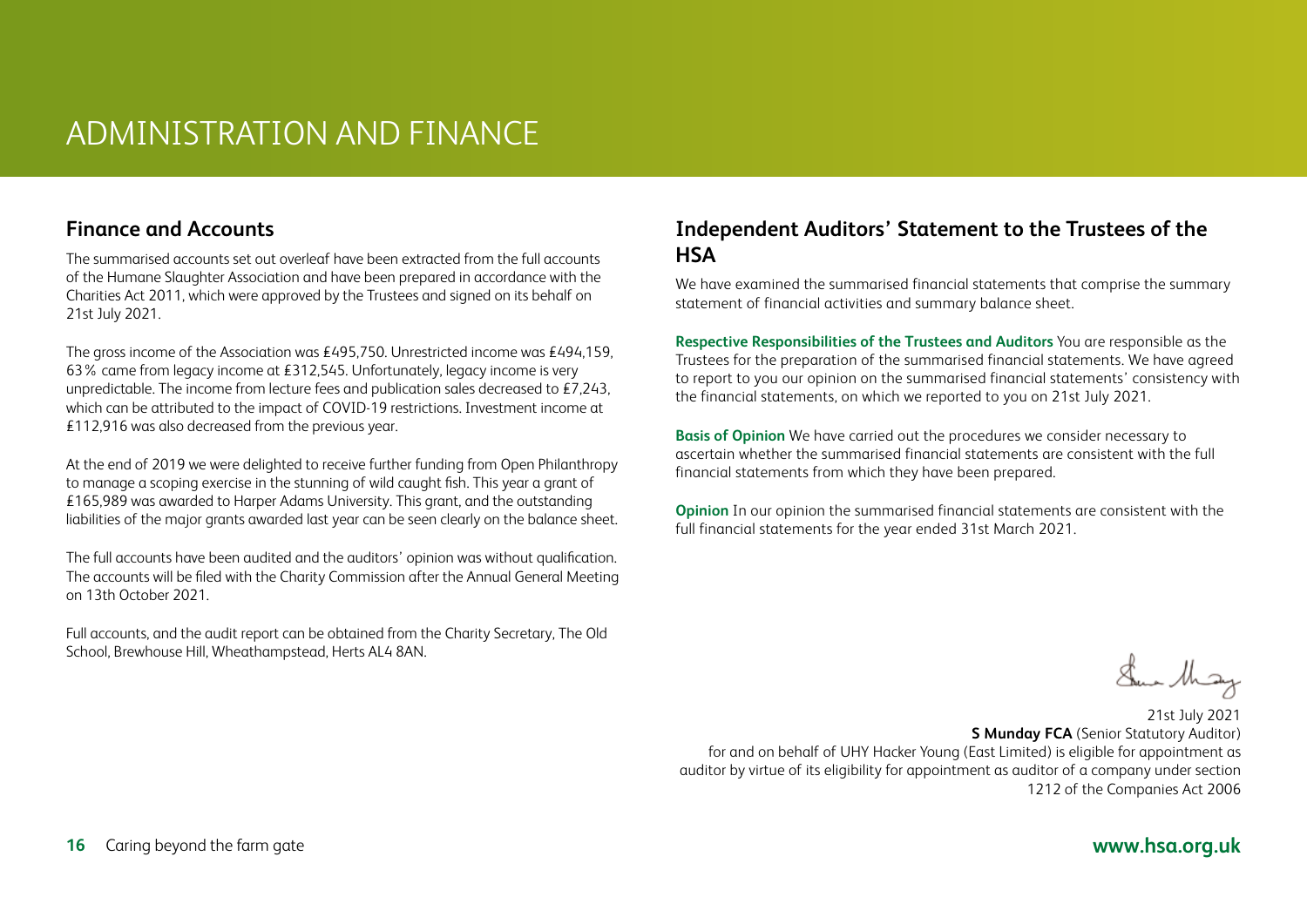### ADMINISTRATION AND FINANCE

#### **HSA Summary of Financial Activity Year Ended 31st March 2021 HSA Balance Sheet as at 31st March 2021**

|                                             | <b>Unrestricted</b><br><b>Funds</b> | <b>Designated</b><br><b>Funds</b> | Total     | <b>Total</b> |
|---------------------------------------------|-------------------------------------|-----------------------------------|-----------|--------------|
|                                             | 2020/2021                           | 2020/2021                         | 2020/2021 | 2019/2020    |
|                                             | £                                   | £                                 | £         | £            |
| <b>Incoming Resources</b>                   |                                     |                                   |           |              |
| Voluntary Income                            | 374,000                             |                                   | 374,000   | 148,865      |
| <b>Charitable Activities</b>                | 7,243                               |                                   | 7,243     | 27,148       |
| Investment Income                           | 112,916                             | 1,591                             | 114,507   | 147,966      |
| <b>Total Incoming Resources</b>             | 494,159                             | 1,591                             | 495,750   | 323,979      |
| <b>Resources Expended</b>                   |                                     |                                   |           |              |
| Costs of Generating Funds                   | 51,773                              |                                   | 51,773    | 53,740       |
| <b>Charitable Activities</b>                | 202,732                             | 165,989                           | 386,721   | 2,173,910    |
| Other Resources Expended                    | 68,422                              | 15,790                            | 84,212    | 99,236       |
| <b>Total Resources Expended</b>             | 322,927                             | 181,779                           | 504,706   | 2,326,886    |
| Net Operational incoming/(outgoing)         |                                     |                                   |           |              |
| resources for the year                      | 171,232                             | (180, 188)                        | (8,956)   | (2,002,907)  |
| <b>Other Recognised Gains &amp; Losses:</b> |                                     |                                   |           |              |
| Net Gain on Property Revaluation            |                                     |                                   |           | 27,498       |
| Net Realised Gain on Investments            | 43,179                              |                                   | 43,179    | 97,115       |
| Unrealised Gains (losses) on investments    | 881,905                             |                                   | 881,905   | (641, 489)   |
| <b>Net Movement in Funds</b>                | 1,096,316                           | (180, 188)                        | 916,128   | (2,519,783)  |
| <b>Balance Brought Forward</b>              | 4,563,222                           | 839,003                           | 5,402,225 | 7,922,008    |
| <b>Balances Carried Forward</b>             | 5,659,538                           | 658,815                           | 6,318,353 | 5,402,225    |

The summarised accounts were approved by the Trustees and signed on their behalf on the 21st July 2021.

albams

A G Simmons BVMS MSc MRCVS **Chairman**

Come L. M. Clann

C L McCann BSc ACA **Hon Treasurer**

The summarised accounts set out here have been extracted from the full accounts and have been prepared in accordance with the Charities Act 2011

|                                                | Unrestricted<br><b>Funds</b> | Designated<br><b>Funds</b> | Total       | <b>Total</b> |
|------------------------------------------------|------------------------------|----------------------------|-------------|--------------|
|                                                | 2020/2021                    | 2020/2021                  | 2020/2021   | 2019/2020    |
|                                                | £                            | £                          | £           | £            |
| <b>Fixed Assets</b>                            |                              |                            |             |              |
| <b>Tangible Fixed Assets</b>                   | 205,426                      |                            | 205,426     | 209,819      |
| Investments                                    | 4,949,502                    |                            | 4,949,502   | 4,037,407    |
|                                                | 5,154,928                    |                            | 5,154,928   | 4,247,226    |
| <b>Current Assets</b>                          |                              |                            |             |              |
| Debtors                                        | 17,751                       |                            | 17,751      | 61,738       |
| Term deposits at bank                          | 513,038                      | 2,360,309                  | 2,873,347   | 3,159,490    |
| Cash at Bank and in Hand                       | 14,799                       |                            | 14,799      | 10,787       |
|                                                | 545,588                      | 2,360,309                  | 2,905,897   | 3,232,015    |
| <b>Current Liabilities</b>                     |                              |                            |             |              |
| Creditors: Amounts Falling Due within One Year | (40, 978)                    | (668, 776)                 | (709, 754)  | (628, 269)   |
| <b>Net Current Assets</b>                      | 504,610                      | 1,691,533                  | 2,196,143   | 2,603,746    |
| Creditors: Amounts Falling Due after           |                              |                            |             |              |
| more than One Year                             |                              | (1,032,718)                | (1,032,718) | (1,448,747)  |
| <b>Net Assets</b>                              | 5,659,538                    | 658,815                    | 6,318,353   | 5,402,225    |
| <b>Funds</b>                                   |                              |                            |             |              |
| Unrestricted                                   | 5,659,538                    |                            | 5,659,538   | 4,563,222    |
| Designated                                     |                              | 658,815                    | 658,815     | 839,003      |
|                                                | 5,659,538                    | 658,815                    | 6,318,353   | 5,402,225    |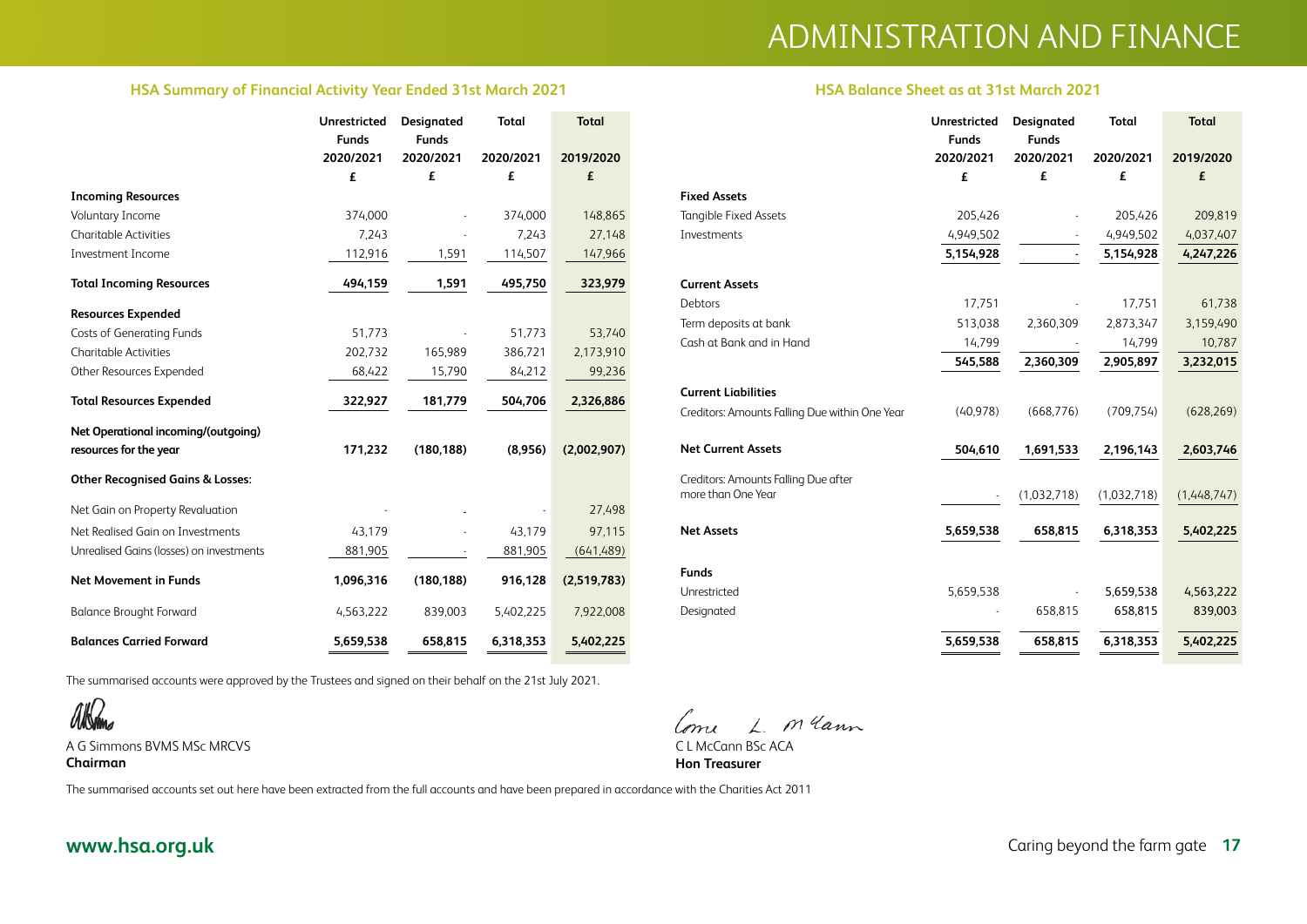### **Annual General Meeting 2020**

The AGM was held virtually on the 21st September 2020. After careful consideration the council moved the AGM forward by 3 weeks to make use of the legal framework in place to allow such meetings to be held online, limiting exposure to COVID-19 risks. As in previous years this was held in conjunction with the Annual General Meeting of the Universities Federation for Animal Welfare (UFAW). The members of UFAW Council also act as Trustees for the HSA. Joint meetings are held to save time and money.

The meeting agreed the Minutes of the AGM of 2019 and resolved to receive the Accounts and Auditor's Report for the year ended 31st March 2020. Questions on the Report of the year's work were answered by the officials present and the meeting resolved that the Report and Accounts be received.

It was resolved that UHY Hacker Young (East) Ltd, Registered Auditors, be appointed as auditors to HSA and their remuneration should be fixed by Council.

Dr Jane Downes, Dr Anna Olsson and Dr David Sargan stood down under the rules regarding rotation, all offered themselves for re-election, and were duly re-elected. Dr Ben North also resigned, and was thanked for his dedication to HSA over the years. No new candidate was proposed for election.

### **Notice of Annual General Meeting 2021**

The Annual General Meeting of the Humane Slaughter Association will be held at 12.30pm on 13th October 2021 at the Old School, Brewhouse Hill, Wheathampstead, AL4 8AN. The formal notice and agenda have been sent to all members and are available from the Secretary at the registered office.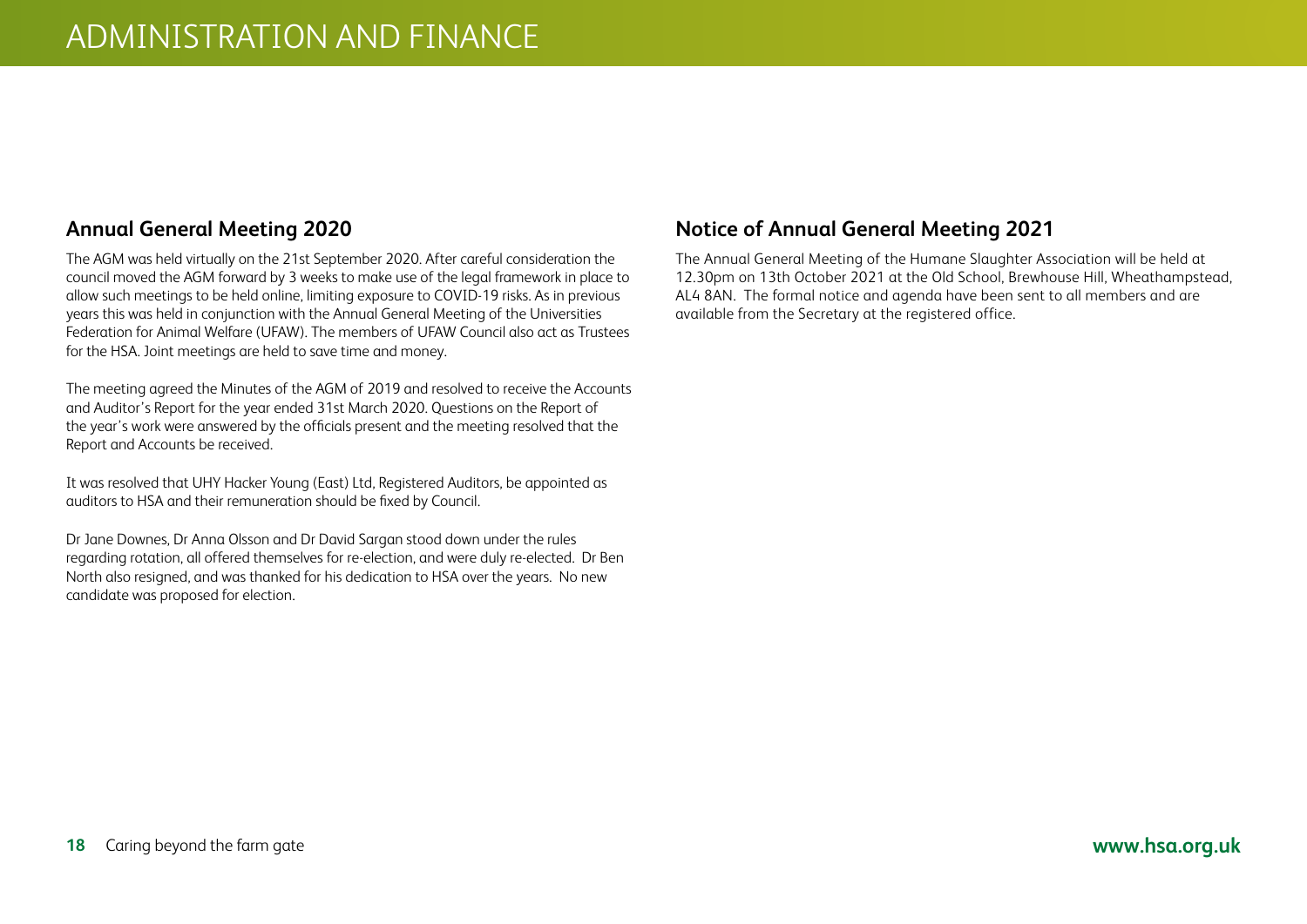## LEGAL AND ADMINISTRATIVE INFORMATION

#### **Vice-Presidents**

Professor R S Anderson BVMS PhD MRCVS Professor P M Biggs CBE DSc DVM FRCPath FSB FRS FRCVS L Brown MBE BVSc BA PhD FSB MBA FRCVS Professor P H Holmes OBE BVMS PhD FRCVS FRSE B R Howard BVMS PhD MRCVS Professor J E T Jones PhD MRCVS FRCPath J H Pratt BVM&S DVSM FRCVS G D Sales BSc PhD AKC MSB DipTCDHE

#### **Trustees**

Chairman A G Simmons BVMS MSc MRCVS **1 2 3**  Vice-Chairman M Radford OBE LLB **<sup>1</sup>**

Honorary Treasurer C McCann BSc ACA**1 3**

S Abeyesinghe BSc MSc PhD Professor R M Bennett BSc MSc PhD **1 2** J Downes BVSC MRCVS A Enticknap PhD**<sup>2</sup>** Professor A Nolan OBE MVB DipECVA DipECVPT DVA MRCVS B North MBA MSc PhD **<sup>1</sup>** (to 21.09.2020) A Olsson MSc PhD **<sup>3</sup>** D Pritchard BSc BVetMed MPH MRCVS **<sup>2</sup>** D R Sargan MA PhD **2 3**

#### **Staff**

Chief Executive & Scientific Director Huw Golledge BSc PhD

Charity Secretary Jane Moorman

Technical Director Charles Mason HND MInstM CF ARAgS

Assistant Director Birte Nielsen BSc MSc PhD (from 21.09.2020)

Technical Officers Jade Spence BSc (Hons) MSc AMRSB Susan Richmond BSc MSc PhD

Fundraising/Communications Manager Tracey Woods MCIPR

Office staff Samantha Griffin Wendy L Goodwin Tina Langford

**<sup>1</sup>**Member of the Finance Panel **<sup>2</sup>**Member of the Fundraising Panel **3**Member of the Grant Panel

#### **Registered Auditors**

UHY Hacker Young (East) Ltd, PO Box 501, The Nexus Building, Broadway, Letchworth Garden City, Hertfordshire, SG6 9BL

**Bankers** HSBC Bank plc, 31 Chequer Street, St Albans, Herts, AL1 4YN

#### **Solicitors**

Withers LLP, 16 Old Bailey, London, EC4M 7EG Wilsons, Summerlock Approach, Salisbury, Wiltshire, SP2 7RJ

**Investment Advisers** Smith & Williamson Investment Managers, 25 Moorgate, London, EC2V 5NS

#### **Offices**

The Old School, Brewhouse Hill, Wheathampstead, Herts, AL4 8AN Tel+44(0)1582 831919 Fax +44(0)1582 831414 Email info@hsa.org.uk www.hsa.org.uk

If you no longer wish to receive information about the charity's activities or support our work, then please contact the HSA office. (Members should be aware that notification of future Annual General Meetings is provided in the Annual Report).